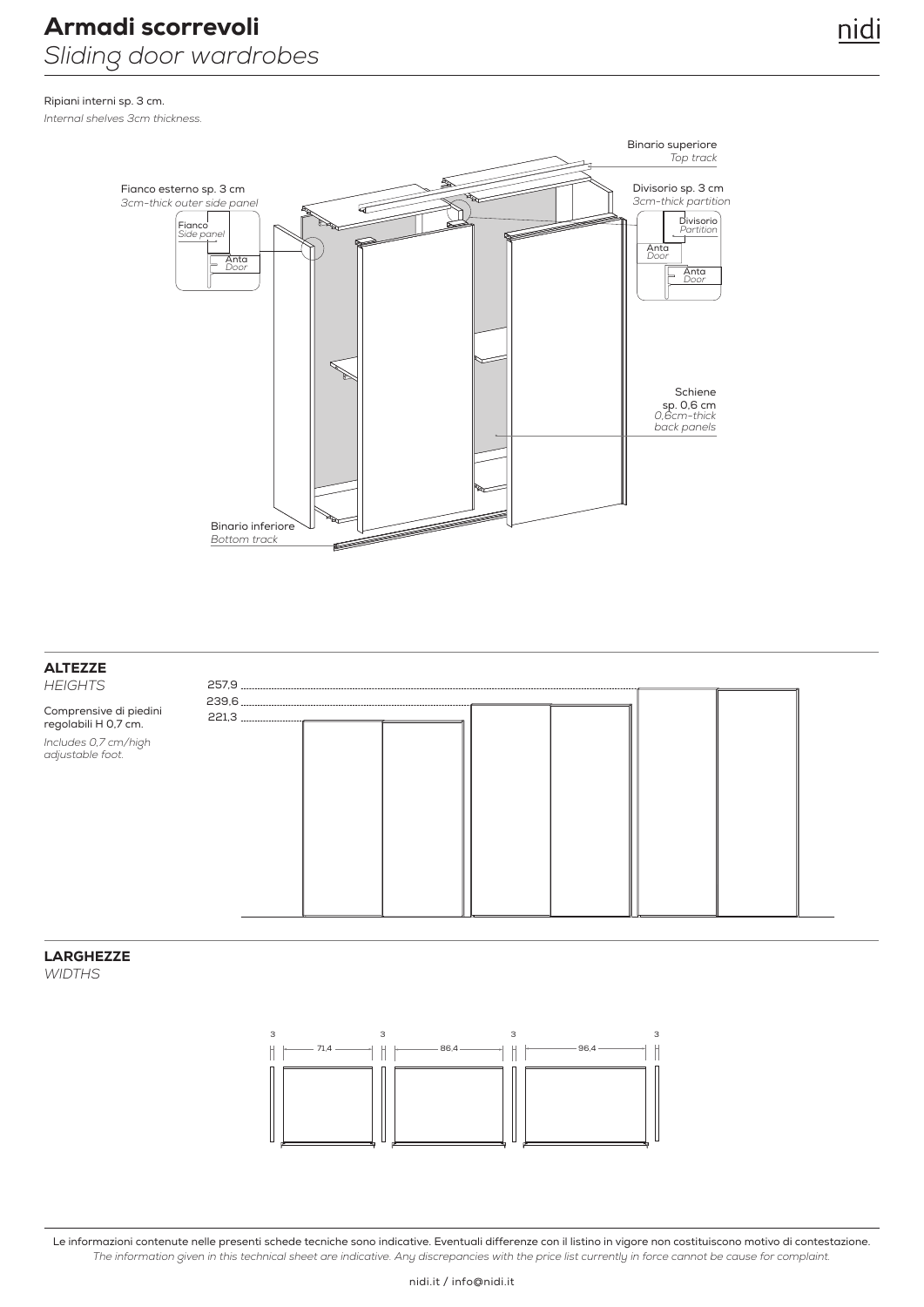# Armadi scorrevoli

### *Sliding door wardrobes*

PROFONDITÀ CON ANTE NIT sp. 2,2 cm *DEPTHS WITH NIT DOORS 2,2 cm thick*



#### PROFONDITÀ CON ANTE JACK

*DEPTHS WITH JACK DOORS*



#### PROFONDITÀ CON ANTE LILA sp. 2,8 cm

*DEPTHS WITH LILA DOORS 2,8 cm thick*



#### VERSO D'APERTURA

*DOOR OPENING DIRECTION*

#### Il verso dell'armadio è dato dal verso d'apertura dell'anta esterna.

*The wardrobe direction is determined by the direction of the outer door opens to left.*



Le informazioni contenute nelle presenti schede tecniche sono indicative. Eventuali differenze con il listino in vigore non costituiscono motivo di contestazione. *The information given in this technical sheet are indicative. Any discrepancies with the price list currently in force cannot be cause for complaint.*